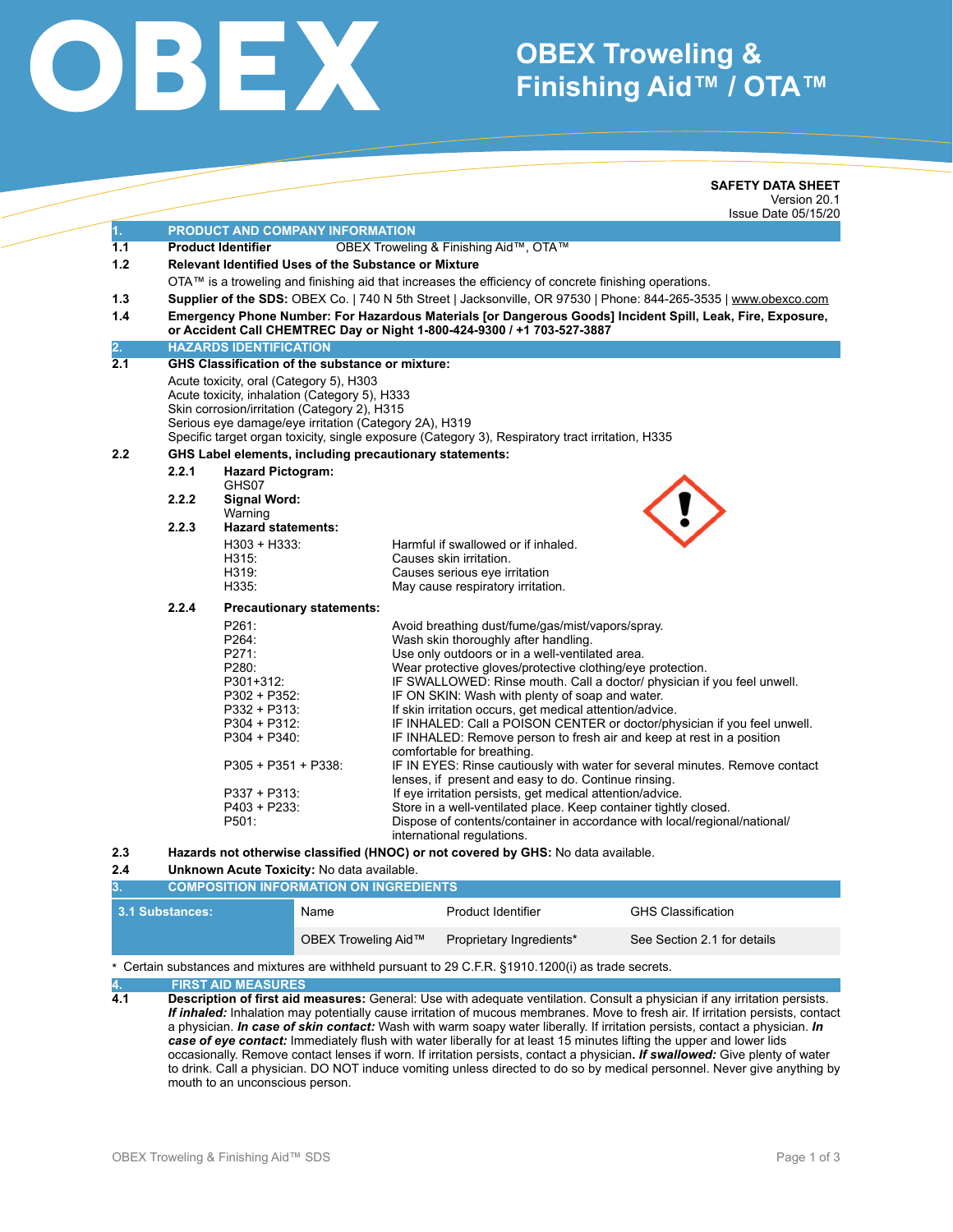- **4.2 Most important symptoms and effects, both acute and delayed:** The most important known symptoms and effects are described in the labeling section 2.2.
- **4.3 Indication of any immediate medical attention and special treatment needed:** Treat exposure symptomatically. **5. FIREFIGHTING MEASURES**
- **5.1 Suitable Extinguishing Media:** For large fires use water spray, alcohol-resistant foam, or dry chemicals. For small fires use carbon dioxide (CO2), dry chemical, or water spray.
- **5.2 Special hazards arising from the substance or mixture:** No data available.
- **5.3 Advice for firefighters:** Exercise caution. Firefighters should wear full protective gear including respiratory protection. Determine the need to evacuate or isolate the area according to your local emergency plan. Use water spray to keep fire exposed containers cool.
- **6. ACCIDENTAL RELEASE MEASURES**
- **6.1 Personal precautions, protective equipment and emergency procedures:**

Use personal protective equipment. Avoid dust formation. Avoid breathing vapors, mist or gas. Ensure adequate ventilation. Remove all sources of ignition. Evacuate personnel to safe areas. Avoid breathing dust. For personal protection see section 8.

**6.2 Environmental precautions:** Prevent further leakage or spillage if safe to do so. Do not let product enter drains. Discharge into the environment must be avoided.

#### **6.3 Methods and materials for containment and cleaning up:**

 Stop the leak and absorb spill. Ventilate the space involved. Shut off or remove all ignition sources if possible. For large spills, provide diking or other appropriate containment to keep material from spreading. If diked material can be pumped, then collect with an electrically protected vacuum cleaner or by wet-brushing and place in suitable, closed container(s) for disposal according to federal, state, and local regulations (see section 13). Do not allow material to run off work area, excess material should be ab- sorbed or vacuumed and disposed of in accordance with regulations. **7. HANDLING AND STORAGE** 

- **7.1 Precautions for safe handling:** Avoid contact with skin and eyes. Avoid breathing vapor, mist, dust, or fumes. Use with adequate ventilation. For precautions see section 2.2.
- **7.2 Conditions for safe storage, including any incompatibilities:** Material will freeze at 0°F. Store in a cool, dry place out of excess of cold or heat.

#### **EXPOSURE CONTROLS/PERSONAL PROTECTION**

#### **8.1 Control Measures and Engineering Controls:**

- Use a local or general mechanical exhaust ventilation system capable of maintaining emissions below the levels that may cause irritation. No data is available establishing biological limit values.
- **8.2 Individual Protection Measures: W**ear rubber or plastic protective gloves to avoid skin exposure. Wear goggles for eye protection.

| <b>PHYSICAL AND CHEMICAL PROPERTIES</b><br>9.                                  |                                                                 |  |  |  |
|--------------------------------------------------------------------------------|-----------------------------------------------------------------|--|--|--|
| Appearance: liquid; milky white                                                | Upper/lower flammability or explosive limits: No data available |  |  |  |
| <b>Odor:</b> slight to none                                                    | Vapor pressure: Same as water                                   |  |  |  |
| Odor threshold: No data available                                              | Vapor density: No data available                                |  |  |  |
| pH: 9.2 to 10.5                                                                | <b>Relative density:</b> No data available                      |  |  |  |
| <b>Melting point/freezing point:</b> Less than $0^{\circ}$ C (32 $^{\circ}$ F) | <b>Solubility: Miscible</b>                                     |  |  |  |
| Initial boiling point: Greater than $100^{\circ}$ C (212 $^{\circ}$ F)         | Partition coefficient: n-octanol/water: No data available       |  |  |  |
| <b>Flash point:</b> Greater than 100°C (212°F) (Closed Cup)                    | Auto-ignition temperature: Greater than 100°C (212°F)           |  |  |  |
| Evaporation rate: No data available                                            | VOC Content: 0 g/l                                              |  |  |  |
| <b>Flammability: Not determined</b>                                            | Viscosity: No data available                                    |  |  |  |
| 10.<br><b>STABILITY AND REACTIVITY</b>                                         |                                                                 |  |  |  |

#### **10.1 General:** This product is stable under normal conditions.

- **10.2 Conditions to Avoid:** Below freezing conditions. Do not mix with other material unless advised by supplier.
- **10.3 Incompatible Material:** Acids and acidic materials or products, cationic, and salt materials may gel the product.
- **10.4 Decomposition products:** None.
- **11. TOXICOLOGICAL INFORMATION**
- **11.1 Likely routes of exposure:** Target organs include eyes, skin, mucous membranes, and lungs.
- **11.2 Symptoms and effects from short and long term exposure:** No data available. See labeling section 2.2 for relevant symptomatic information.

### **11.3 Acute toxicity:** No data available.

### **12. ECOLOGICAL INFORMATION**

- **12.1 Ecotoxicity:** The aquatic and terrestrial toxicity for this product has not been determined.
- **12.2 Persistence and degradability:** This product is completely soluble in water.